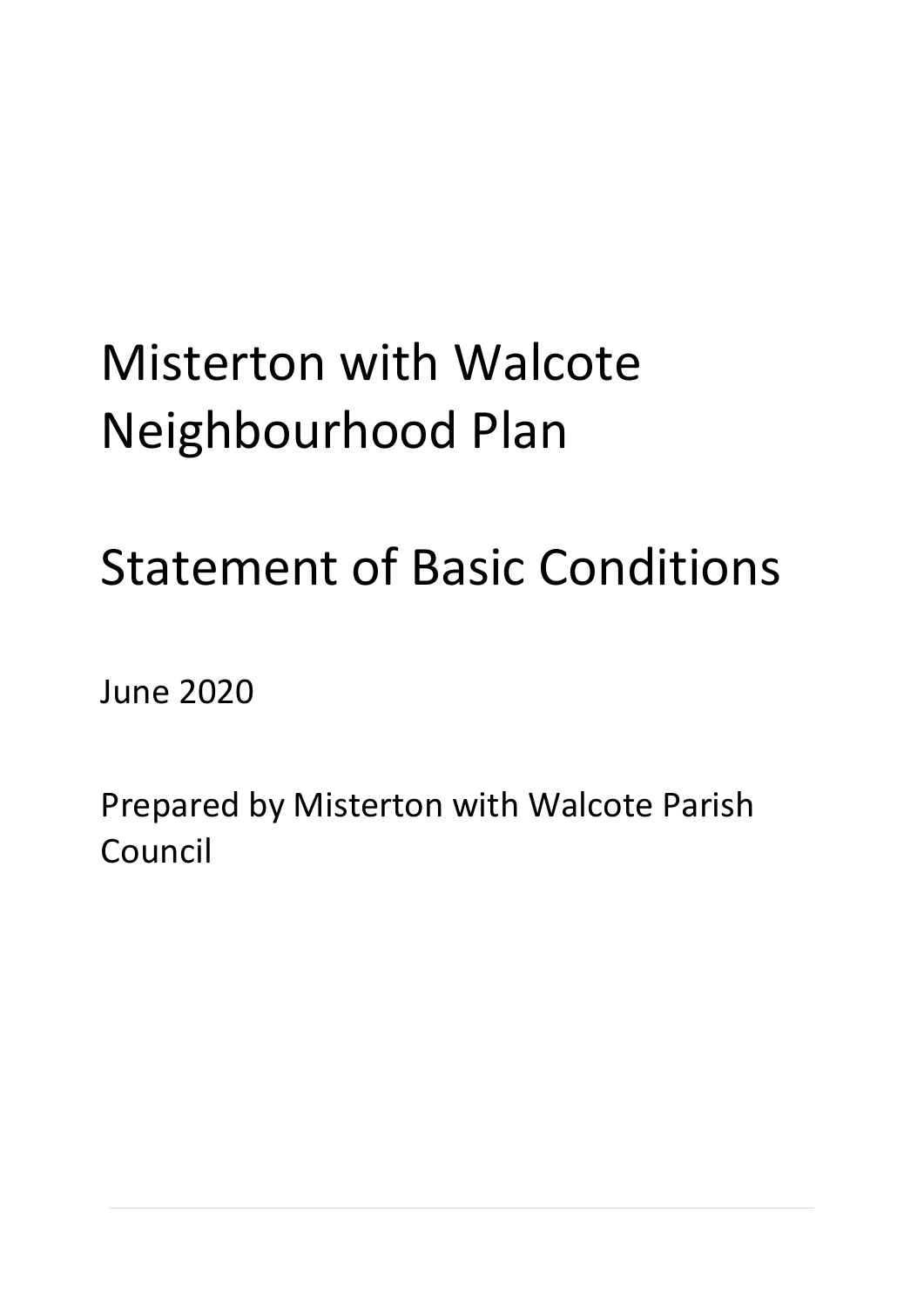#### **1.0 Introduction**

This statement has been prepared by the Misterton with Walcote Parish Council Neighbourhood Plan Advisory Committee to accompany its submission to the local planning authority (Harborough District Council) of the Misterton with Walcote Neighbourhood Plan under regulation 15 of the Neighbourhood Planning (General) Regulations 2012 ("the Regulations").

The policies described in the Neighbourhood Plan relate to development and the use of land in the designated Neighbourhood Plan area only. The plan period for the Neighbourhood Plan is 2019 to 2031 and it does not contain policies relating to excluded development, in accordance with the Regulations. The way in which the Neighbourhood Development Plan meets the Regulations and the Basic Conditions is set outbelow.

Paragraph 8 of Schedule 4B to the Town and Country Planning Act 1990 (as amended) [excluding 2b, c, 3 to 5 as required by 38(C)] sets out in the following way how the Neighbourhood Plans must meet the basic conditions:

- 1) The examiner must consider the following:
	- (a) whether the draft neighbourhood development plan meets the basic conditions (see sub-paragraph (2))
	- (b) whether the draft neighbourhood development plan complies with the provision made by or under sections 61E(2), 61J and 61L, as amended by s38C(5)(b)
	- (c) whether the area for any referendum should extend beyond the neighbourhood area to which the draft neighbourhood development plan relates and
	- (d) such other matters as may be prescribed.
- 2) A draft neighbourhood development plan meets the basic conditionsif:
	- (a) having regard to national policies and advice contained in guidance issued by the Secretary of State, it is appropriate to make the neighbourhood development plan
	- (b) the making of the neighbourhood development plan contributes to the achievement of sustainable development
	- (c) the making of the neighbourhood development plan is in general conformity with the strategic policies contained in the development plan for the area of the authority (or any part of that area)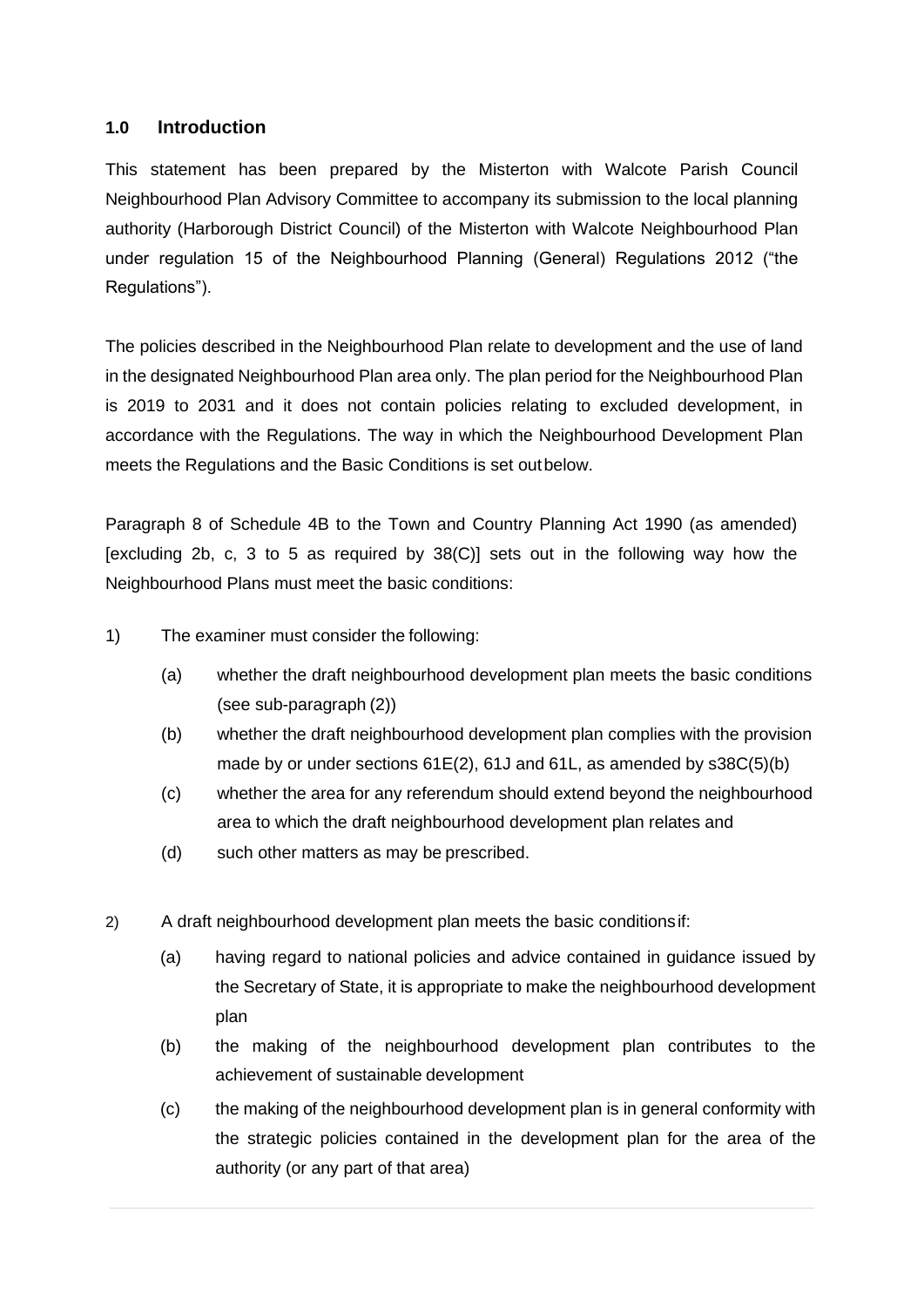- (d) the making of the neighbourhood development plan does not breach, and is otherwise compatible with, EU obligations and
- (e) prescribed conditions are met in relation to the neighbourhood development plan and prescribed matters have been complied with in connection with the proposal for the neighbourhood development plan.

Section 2 of this Statement sets out how the Misterton with Walcote Neighbourhood Plan complies with the legal requirements of sub-paragraphs 1 (b), (c) and (d). Section 3 of this Statement sets out how the Misterton with Walcote Neighbourhood Plan meets the basic conditions contained in sub-paragraph 1 (a) and sub-paragraph 2.

## **2.0 Summary of Submission Documents and Supporting Evidence**

In addition to the Basic Conditions Statement, the following documents have been prepared to support the preparation of the Plan and meet the Basic Conditions:

- The Neighbourhood Plan for Misterton with Walcote
- The Misterton with Walcote Neighbourhood Plan Consultation Statement
- The Misterton with Walcote Neighbourhood Plan Strategic Environmental Assessment Screening Report

## **3.1 Legal Requirements**

The Plan complies with the provisions of sub-paragraph 1(b) as described below.

### **3.2 The Plan is being submitted by a qualifying body**

The Neighbourhood Plan has been submitted by Misterton with Walcote Parish Council, which is a Qualifying Body and entitled to submit a Neighbourhood Plan for its own Parish. The Neighbourhood Plan has been prepared by an Advisory Committee set up by Misterton with Walcote Parish Council.

## **3.3 What is being proposed is a neighbourhood plan**

The Misterton with Walcote Neighbourhood Plan contains policies relating to the development and use of land within the Neighbourhood Area and has been prepared in accordance with the statutory requirements and processes set out in the Town and Country Planning Act 1990 (as amended by the Localism Act 2011) and the Neighbourhood Planning Regulations 2012.

## **3.4 The proposed neighbourhood plan states the period for which it is to have effect**

The Misterton with Walcote Neighbourhood Plan states that the period which it relates to is from 2019 until 2031. The period has been chosen to align with that of the Harborough District Council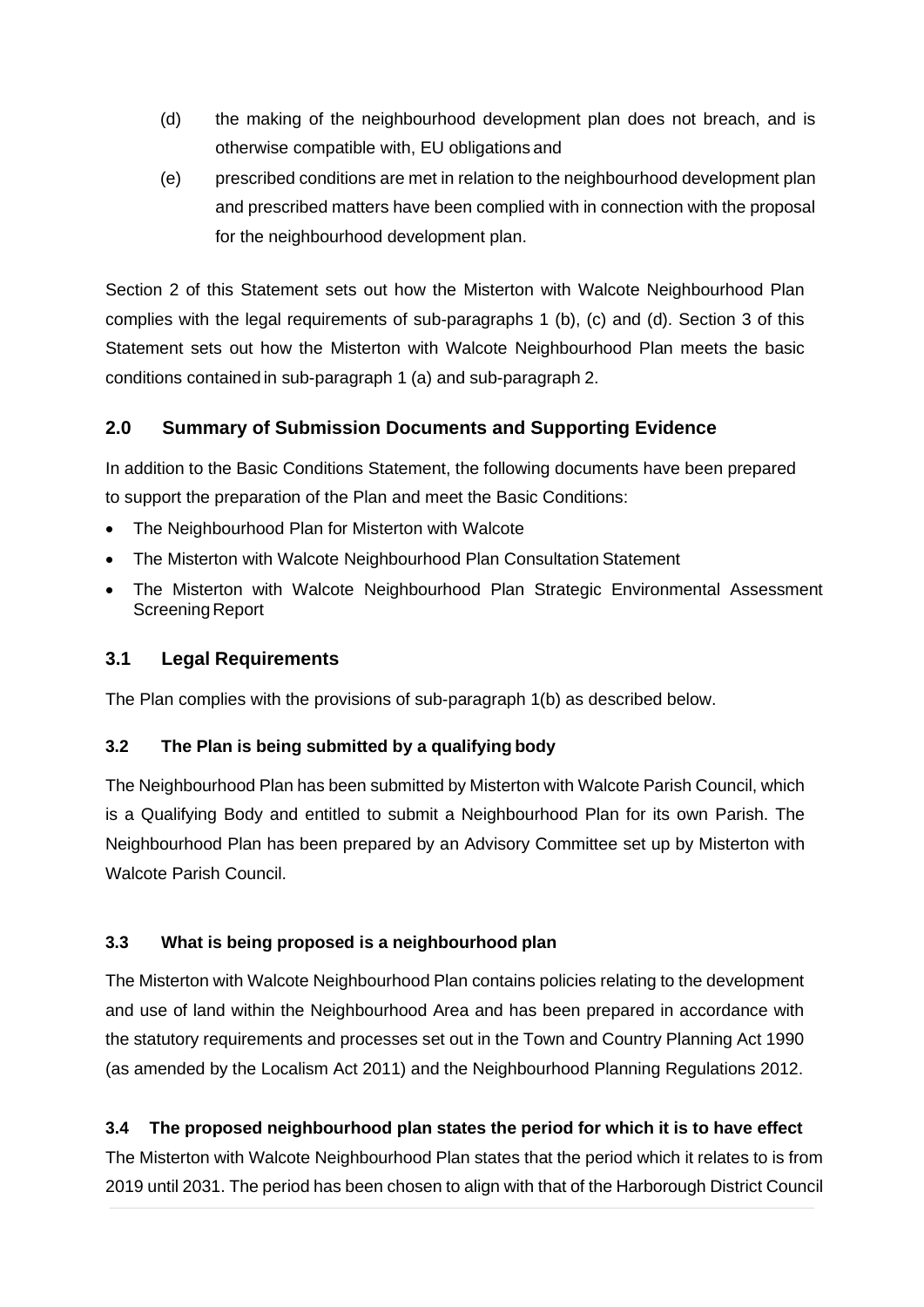Local Plan.

## **3.5 The policies do not relate to excluded development**

The Misterton with Walcote Neighbourhood Plan does not deal with county matters (mineral extraction and waste development), nationally significant infrastructure or any other matters set out in Section 61K of the Town and Country Planning Act 1990. The County Council has raised no objections in relation to compatibility with the existing adopted Leicestershire Minerals Local Plan.

## **3.6 The proposed neighbourhood plan does not relate to more than one neighbourhood area and there are no other neighbourhood plans in place within the neighbourhood area.**

The whole parish of Misterton with Walcote was formally designated as a Neighbourhood Area by Harborough District Council on 3 April 2017. The proposed Neighbourhood Plan relates only to the parish of Misterton with Walcote and no other area. It does not relate to more than one neighbourhood area. There are no other Neighbourhood Plans in place within the neighbourhood area.

In relation to sub-paragraph 1(c), it is not considered that there is any benefit or reason for extending the area for the referendum beyond the designated Neighbourhood Plan Area.

In relation to sub-paragraph 1(d), there are no other prescribed matters.

## **4.1 The Basic Conditions**

This section addresses how the Misterton with Walcote Neighbourhood Plan fulfils the basic conditions set out in sub-paragraph (2). The Neighbourhood Plan has been prepared having regard to national policies and advice set out in the National Planning Policy Framework (NPPF) and to the strategic policies contained in the Harborough District Council Local Plan 2011-2031.

The Neighbourhood Plan has been prepared with reference to the Local Plan which was Adopted in April 2019.

## **4.2 Having regard to national policies and advice**

The Misterton with Walcote Neighbourhood Plan has been developed in consideration of the National Planning Policy Framework, updated in 2019. An explanation of how each of the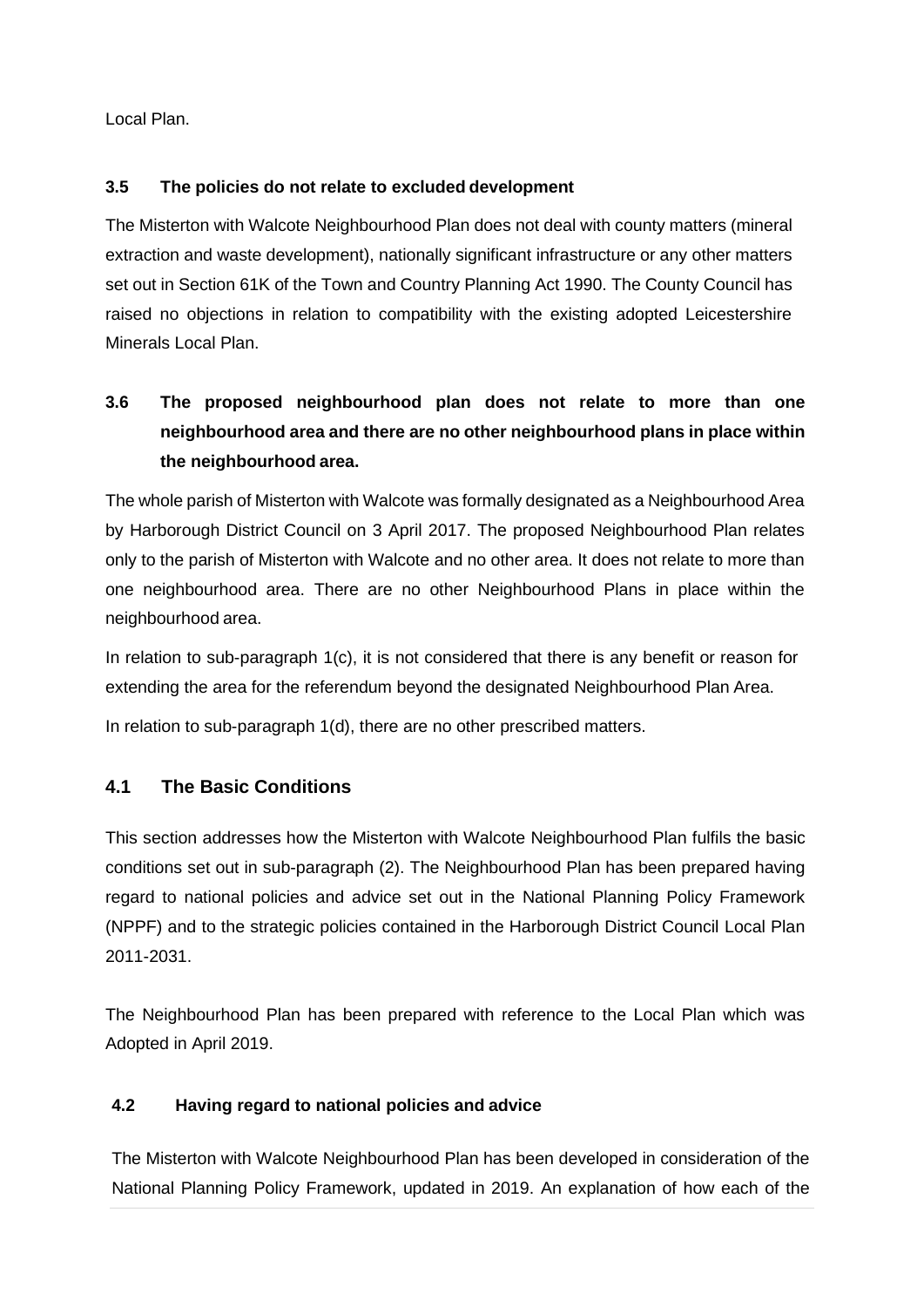neighbourhood plan policies have shown regard to the NPPF are outlined in the table below.

In general terms:

- The local community has been empowered to develop the plan for their neighbourhood.
- The Misterton with Walcote Neighbourhood Plan sets out a positive aim for the future of the area; *"The vision is for strengthening further a healthy community spirit and for future development to enable the overall rural identity of the parish to be retained.."*
- The policies in the Misterton with Walcote Neighbourhood Plan provide a practical framework within which decisions on planning applications can be made with a high degree of predictability and efficiency.
- The development of the Misterton with Walcote Neighbourhood Plan has been a creative process and policies seek to enhance and improve the area.
- The Misterton with Walcote Neighbourhood Plan policies seek to ensure that the impact of the SDA is suitably mitigated, secure high quality design and good standard of amenity, recognise and seek to enhance the unique character of the area, support the transition to a low carbon future, contribute to conserving and enhancing the natural environment and heritage assets, actively manage patterns of growth to make the fullest use of public transport, walking and cycling and support local strategies to improve health, social and cultural wellbeing.

### **4.3 Achieving sustainable development**

The Neighbourhood Plan is positively prepared, reflecting the presumption in the NPPF in favour of sustainable development, but it seeks to manage development pressures to ensure that, in addition to economic considerations, reasonable environmental and social considerations are taken into account.

There is no legal requirement for a Neighbourhood Plan to have a sustainability appraisal. However, the Misterton with Walcote Neighbourhood Plan has been drafted to conform generally with the approved Harborough District Council Local Plan, adopted in April 2019, for which a sustainability appraisal has been carried out to help deliver sustainable development across the District. This section of the Statement demonstrates how the Misterton with Walcote Neighbourhood Plan fulfils the basic condition that the plan contributes to achieving sustainable development.

The NPPF sets out three dimensions to sustainable development:

• an economic role – contributing to building a strong, responsive and competitive economy, by ensuring that sufficient land of the right type is available in the right places and at the right time to support growth and innovation; and by identifying and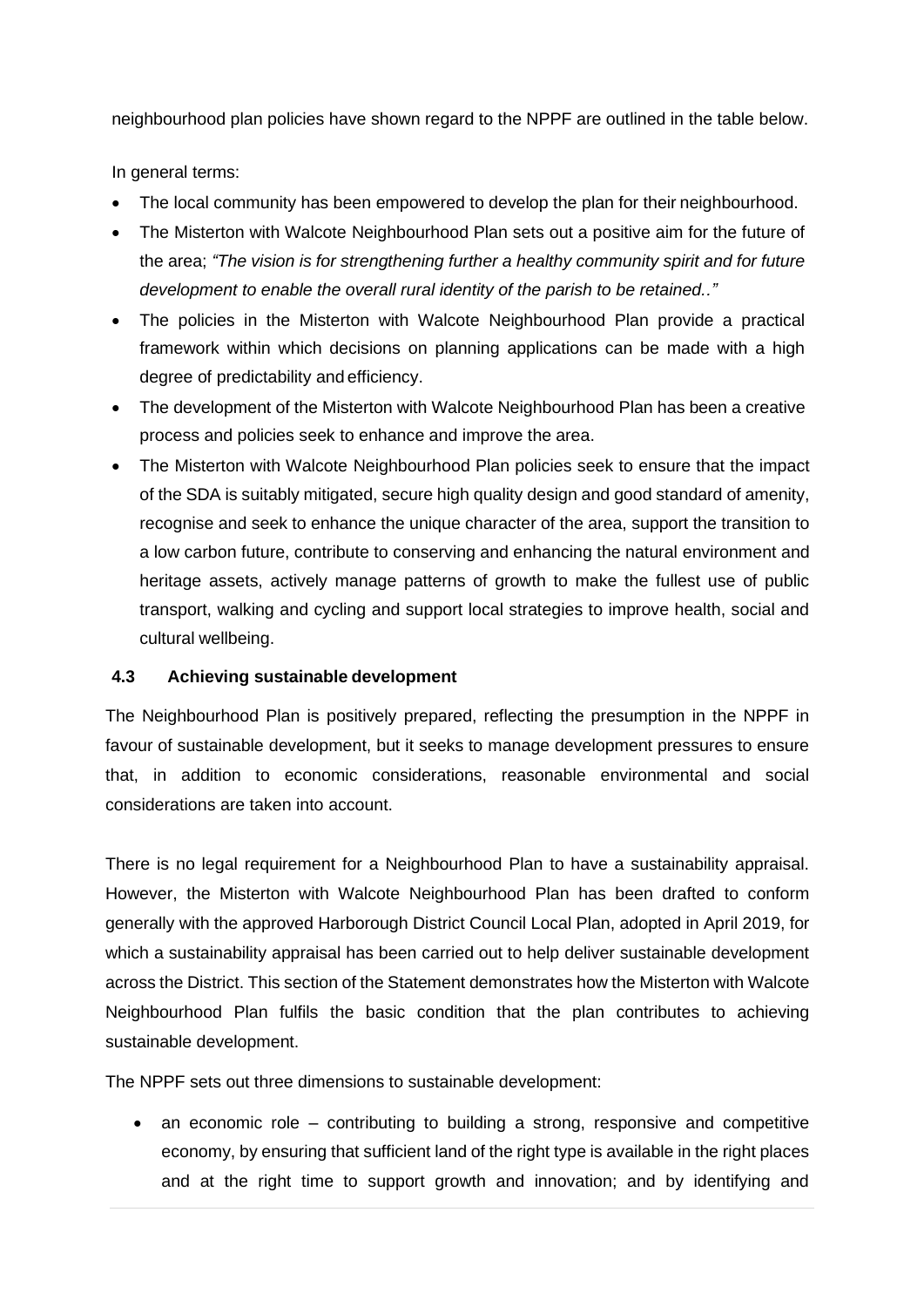coordinating development requirements, including the provision of infrastructure;

- a social role supporting strong, vibrant and healthy communities, by providing the supply of housing required to meet the needs of present and future generations; and by creating a high-quality built environment, with accessible local services that reflect the community's needs and support its health, social and cultural well-being; and
- an environmental role contributing to protecting and enhancing our natural, built and historic environment; and, as part of this, helping to improve biodiversity, use natural resources prudently, minimise waste and pollution, and mitigate and adapt to climate change including moving to a low carbon economy.

The ways in which the Misterton with Walcote Neighbourhood Plan contributes to achieving the economic, social and environmental aspects of sustainable development are set out below:

- Contributing to building a strong economy through the protection of existing employment sites, supporting small scale business development and expansion and encouragement of start-up businesses and home working.
- Planning positively for housing growth through a windfall policy to meet the needs of present and future generations in line with District-wide housing growth predictions.
- Supporting good design of the built environment, making Misterton with Walcote an even better place to live.
- Supporting the provision of a mix of housing types and sizes that can meet the needs of a wide range of people and promote a healthy and inclusive community.
- Safeguarding existing open space and community facilities for the health, social and cultural wellbeing of the community.
- Supporting new development where it relates well to the existing built up area of the village and incorporates pedestrian and cycle links which provide good connectivity with the rest of the village.
- promoting policies to protect locally important landscape features and biodiversity, which contribute toward the sense of community and quality of life in the area.

## **4.4 General conformity with the strategic policies of the development plan for the area**

The Neighbourhood Plan has been developed in general conformity with the strategic policies contained in Harborough District Council's approved Local Plan adopted in April 2019 as set out below: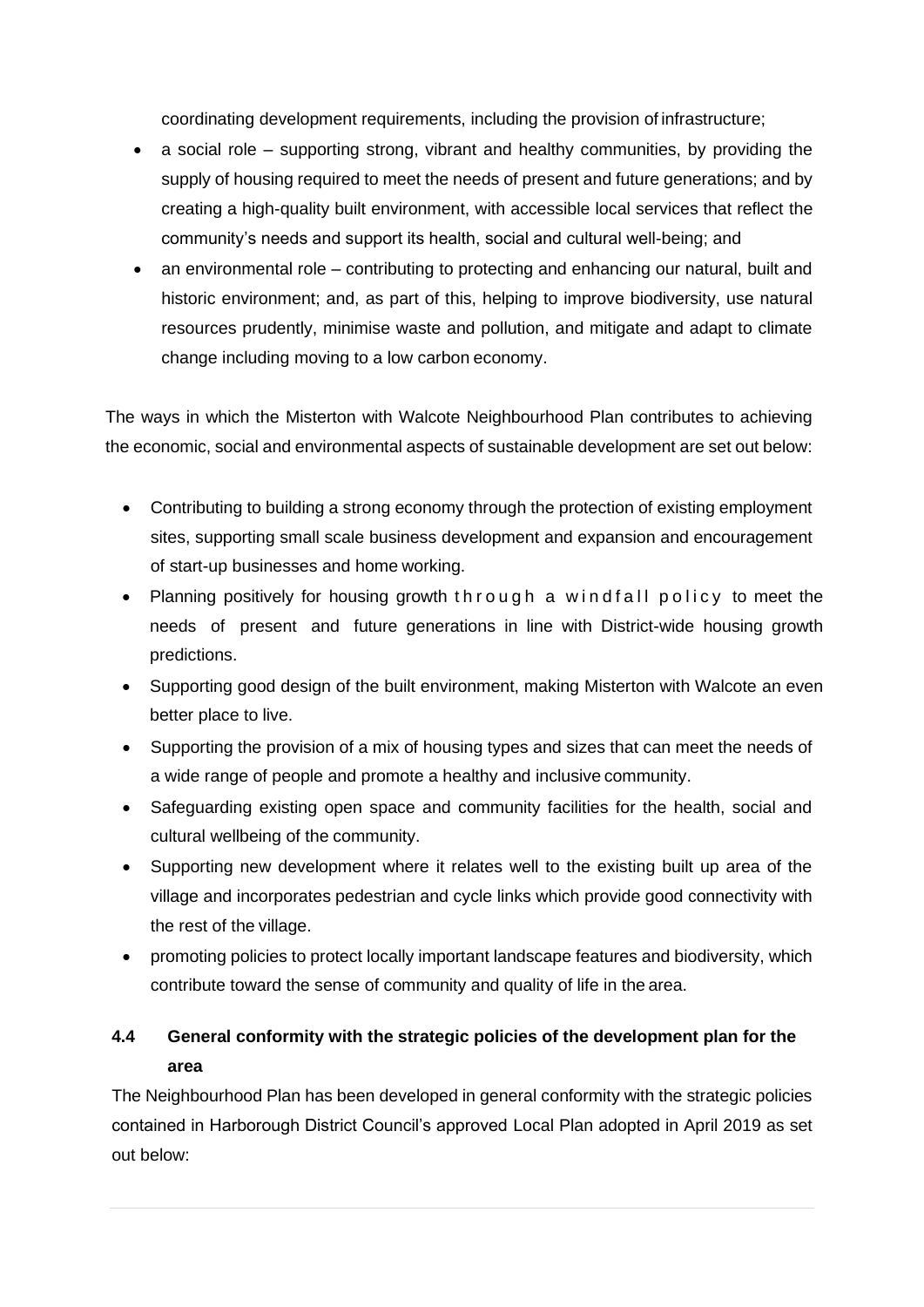| <b>Misterton with</b><br><b>Walcote</b>        |             | <b>Regard to National</b>                                                                                                                                                                                                                                                                                                                                                                                                                                                                                                                                                   | <b>General Conformity with</b>                                                                                                                                                                                                                                                                                                                                                                                                                                                                                                                                                                                                                                                                                               |
|------------------------------------------------|-------------|-----------------------------------------------------------------------------------------------------------------------------------------------------------------------------------------------------------------------------------------------------------------------------------------------------------------------------------------------------------------------------------------------------------------------------------------------------------------------------------------------------------------------------------------------------------------------------|------------------------------------------------------------------------------------------------------------------------------------------------------------------------------------------------------------------------------------------------------------------------------------------------------------------------------------------------------------------------------------------------------------------------------------------------------------------------------------------------------------------------------------------------------------------------------------------------------------------------------------------------------------------------------------------------------------------------------|
| Neighbourhood                                  | <b>NPPF</b> | <b>Planning Policy (NPPF 2019)</b>                                                                                                                                                                                                                                                                                                                                                                                                                                                                                                                                          | <b>Harborough Local Plan 2011-</b><br>2031                                                                                                                                                                                                                                                                                                                                                                                                                                                                                                                                                                                                                                                                                   |
| <b>Plan policies</b>                           | para        |                                                                                                                                                                                                                                                                                                                                                                                                                                                                                                                                                                             |                                                                                                                                                                                                                                                                                                                                                                                                                                                                                                                                                                                                                                                                                                                              |
| <b>HBE1: Limits to</b><br><b>Development</b>   | 9, 11, 79,  | One of the core principles of<br>the NPPF is to recognise and<br>protect the intrinsic character<br>and beauty of the countryside.<br>Actively managing patterns of<br>growth, within the Limits to<br>Development seeks to support<br>existing services and facilities<br>and protect the countryside<br>and setting of the settlements.<br>Further, Settlement Boundaries<br>facilitate the use of sustainable<br>modes of transport with both<br>benefits to the environment<br>of<br>and<br>the<br>health<br>the<br>community, both underlying<br>premises of the NPPF. | Policy HBE1 updates the existing<br>Limits to Development used by the<br>District Council, taking into account<br>existing planning permissions. The<br>current Limits to Development have<br>not been updated for quite some<br>time, and the need to do so is clear<br>considering<br>the<br>level<br>0f<br>development that has taken place in<br>the Plan area in recent years.<br>Plan<br>Although<br>the<br>Local<br>has<br>removed the previous limits to<br>development, by exceeding the<br>minimum<br>housing requirements<br>undertaking<br>residential<br>and<br>$\overline{a}$<br>the NP<br>allocation,<br>meets<br>the<br>strategic requirement for<br>new<br>development and is in line with LP<br>policy GD2 |
| <b>HBE2: East of</b><br><b>Lutterworth SDA</b> |             | HBE2 is in general<br>Policy<br>conformity with the Local Plan<br>and in particular, policy CS7                                                                                                                                                                                                                                                                                                                                                                                                                                                                             | The policy supports potential future<br>development needs and seeks to<br>shape and direct those elements<br>that are outside of the strategic<br>realm of the emerging Local Plan.<br>HBE2 is in general conformity with<br>Local Plan policy L1 which describes<br>the strategic elements of the East of<br>Lutterworth SDA                                                                                                                                                                                                                                                                                                                                                                                                |
| <b>HBE3: Housing</b><br><b>Mix</b>             | 62, 91      | The policy seeks to support a<br>mix of housing that meets an<br>identified<br>need<br>in<br>the<br>The<br><b>NPPF</b><br>community.<br>advocates for inclusive and<br>mixed communities, which will<br>require a mix of housing types<br>based on current and future<br>demographic trends.                                                                                                                                                                                                                                                                                | Plan<br>The<br>Local<br>supports<br>development that provides for the<br>housing<br>varied<br>needs<br>of<br>the<br>community, as identified in the<br>Neighbourhood Plan and based on<br>current data. (H5)                                                                                                                                                                                                                                                                                                                                                                                                                                                                                                                 |
| HBE4: Windfall<br><b>Development</b>           | 68, 70,     | The policy for small scale<br>windfall sites has regard to the<br>NPPF; by seeking to meet any<br>future housing requirements<br>for the area and maintain the<br>vitality of the settlements,<br>whilst<br>protecting<br>their<br>character and setting. This is a<br>policy for future<br>positive<br>housing provision given that<br>this type of development has a                                                                                                                                                                                                      | Policy HBE4 is in general conformity<br>with<br><b>CS17</b><br>which<br>supports<br>Rural<br>development<br>Centres<br>in<br>located and designed in a way that<br>reflects the available range of<br>services and facilities. (GD2)                                                                                                                                                                                                                                                                                                                                                                                                                                                                                         |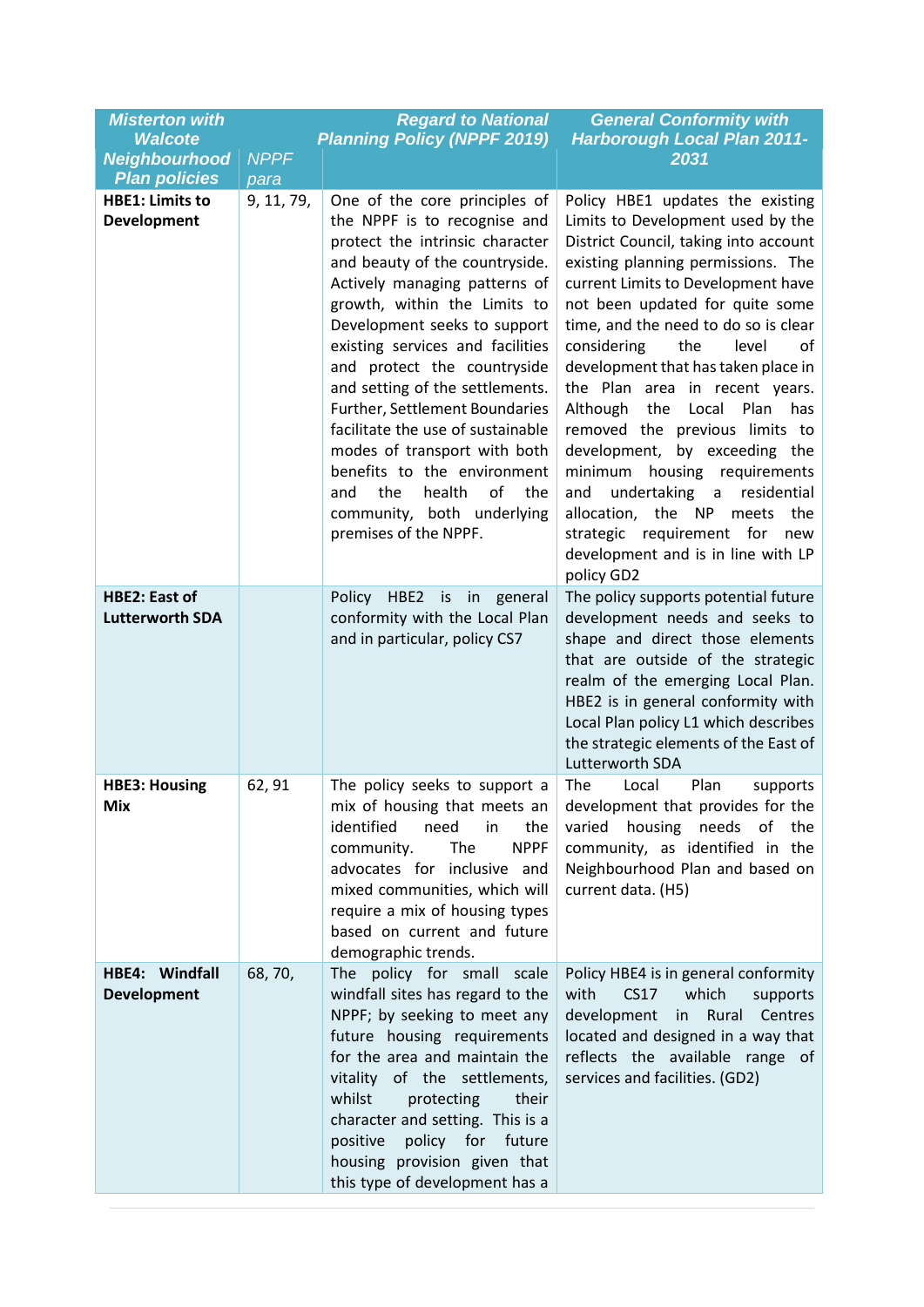|                                                                                                                                                                                                                                                                                                |                                 | track<br>record<br>in.<br>proven<br>providing a good source of new<br>housing over recent years in<br>the Parish.                                                                                                                                                                                                                                                                                                                                                         |                                                                                                                                                                                                                                                                                                                                                                                                                                                                                                                                                      |
|------------------------------------------------------------------------------------------------------------------------------------------------------------------------------------------------------------------------------------------------------------------------------------------------|---------------------------------|---------------------------------------------------------------------------------------------------------------------------------------------------------------------------------------------------------------------------------------------------------------------------------------------------------------------------------------------------------------------------------------------------------------------------------------------------------------------------|------------------------------------------------------------------------------------------------------------------------------------------------------------------------------------------------------------------------------------------------------------------------------------------------------------------------------------------------------------------------------------------------------------------------------------------------------------------------------------------------------------------------------------------------------|
| <b>HBE5: Rural</b><br><b>Exception Sites</b>                                                                                                                                                                                                                                                   | 61, 62,<br>63, 64               | This<br>policy<br>supports<br>the<br>provision of affordable housing<br>Rural Exception<br><b>Sites</b><br>on<br>prioritising allocation to local<br>residents.<br><b>This</b><br>policy<br>is<br>consistent with the NPPF which<br>outlines the need to widen<br>for<br>opportunities<br>home<br>ownership and create inclusive<br>mixed<br>and<br>communities<br>through amongst other things,<br>supporting affordable housing<br>where there is an identified<br>need | HBE5<br>housing<br>supports<br>development which<br>contributes<br>towards the provision of affordable<br>housing,<br>where<br>there<br>is<br>a<br>demonstrable need.<br>Local Plan<br>policy H3 supports rural exception<br>sites where there is evidence of<br>local affordable housing need.                                                                                                                                                                                                                                                      |
| <b>HBE6: Design</b>                                                                                                                                                                                                                                                                            | 8, 28,<br>110,<br>section<br>12 | policy outlines several<br>The<br>design principles and supports<br>the NPPF principle of requiring<br>good design; and the need to<br>respond to local character and<br>of<br>the<br>history<br>local<br>surroundings. Importantly the<br>does<br>not<br>policy<br>impose<br>architectural styles and hence<br>does not stifle an innovative<br>approach.                                                                                                                | The<br>high-quality<br>pursuance<br>of<br>design is consistent across both the<br>Neighbourhood Plan and Local Plan,<br>particularly<br>the<br>need<br>for<br>development<br>to<br>respect<br>local<br>character and distinctiveness. Local<br>Plan policy GD8 promotes good<br>design in development.                                                                                                                                                                                                                                               |
| <b>ENV1: Protection</b><br>of Local Green<br><b>Space</b>                                                                                                                                                                                                                                      | $99 - 101$                      | Protection<br>of Local<br>Green<br>identified<br>Spaces<br>as<br>being<br>special by the community is<br>advocated through the NPPF.<br>Proposed designations meet<br>the criteria set out in the NPPF.                                                                                                                                                                                                                                                                   | The policy to protect local green<br>space is in general conformity with<br>policy G14 which seeks to protect<br>the most important local open<br>spaces, recognising the role of<br>neighbourhood plans in ensuring<br>comprehensive coverage across the<br>district.                                                                                                                                                                                                                                                                               |
| <b>ENV2: Protection</b><br>of sites of<br>environmental<br>significance;<br><b>ENV3: Open</b><br><b>Spaces, Sports</b><br>and Recreation<br>sites: Local<br>Landscape<br><b>Character; ENV 6:</b><br><b>Biodiversity,</b><br>Woodland,<br><b>Hedges and</b><br><b>Habitat</b><br>Connectivity. | Section<br>15, 178              | These policies seek to protect<br>other<br>with<br>open<br>space<br>environmental<br>and<br>historic<br>of their<br>value on account<br>and/or<br>historical<br>natural<br>features. It also has regard for<br>biodiversity. This has regard to<br>the NPPF principles conserving<br>and enhancing the natural and<br>historic environment. It takes<br>into account the designation<br>hierarchy and the protection is<br>with<br>their<br>commensurate<br>status.       | The Local Plan safeguards green<br>infrastructure assets and promotes<br>avoiding the loss of features of<br>habitats<br>of landscape,<br>historic,<br>wildlife or geological importance,<br>whether of national<br>local<br><b>or</b><br>significance.<br>The policies are in conformity with<br>the strategic policies in the Local<br>Plan which seek to protect habitats<br>and species and further develop the<br>green infrastructure asset of the<br>District.<br>They are also in general conformity<br>with GI 1 which seeks to protect and |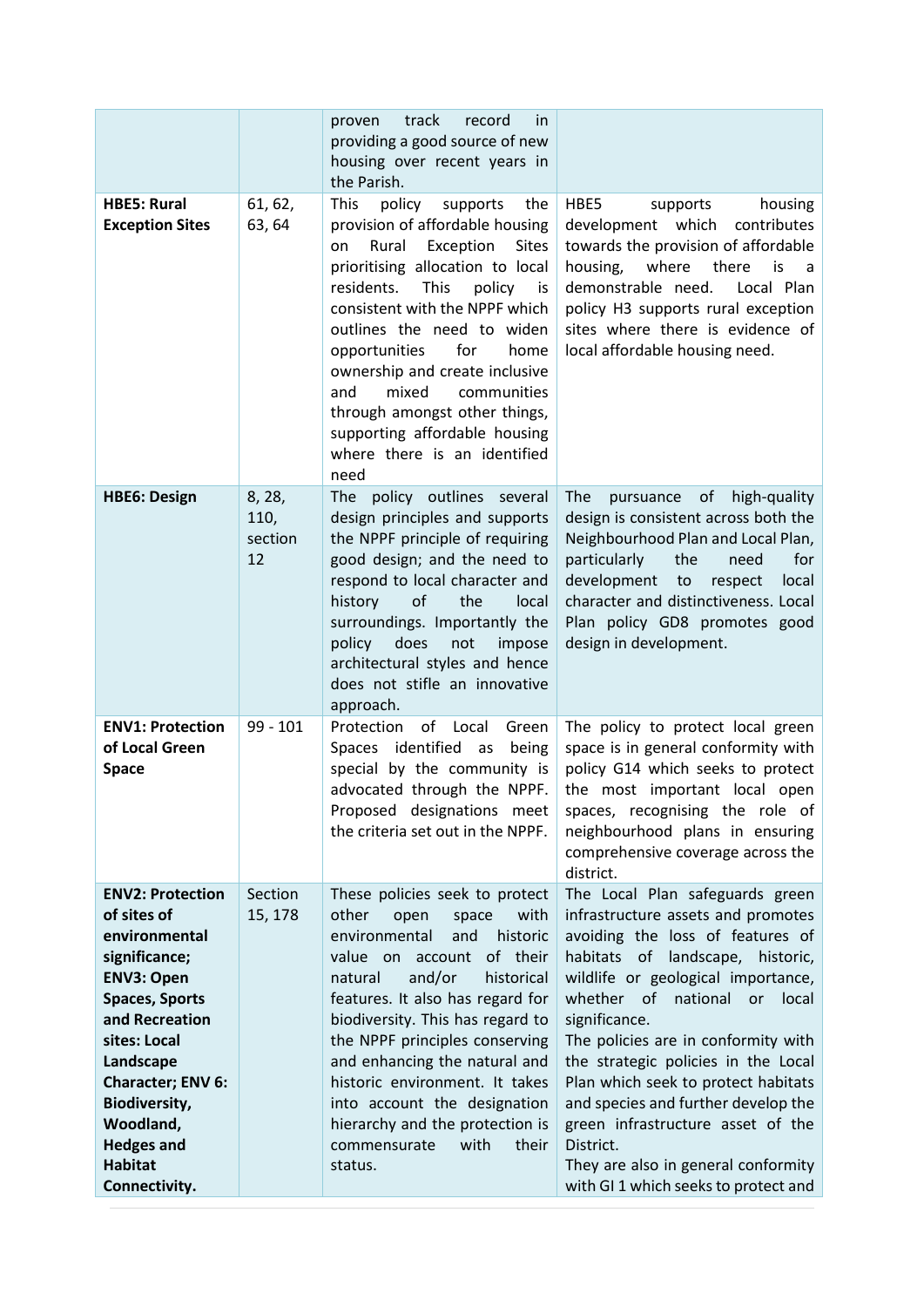|                                                                                                         |                               |                                                                                                                                                                                                                                                                                                                                                                               | enhance green infrastructure which<br>contribute to healthy lifestyles and<br>a rich, diverse natural environment,<br>including support for proposals that<br>mitigate against climate change.                                                                                                                                                                                                                                                                                                                                                                                                                                              |
|---------------------------------------------------------------------------------------------------------|-------------------------------|-------------------------------------------------------------------------------------------------------------------------------------------------------------------------------------------------------------------------------------------------------------------------------------------------------------------------------------------------------------------------------|---------------------------------------------------------------------------------------------------------------------------------------------------------------------------------------------------------------------------------------------------------------------------------------------------------------------------------------------------------------------------------------------------------------------------------------------------------------------------------------------------------------------------------------------------------------------------------------------------------------------------------------------|
| <b>Policy ENV4:</b><br>Non-designated<br>heritage assets                                                | 79, 184,<br>185               | The NPPF requires Plans to set<br>out a positive strategy for the<br>conservation and enjoyment of<br>historic<br>the<br>environment,<br>including heritage assets                                                                                                                                                                                                            | A key issue in the Local Plan is to<br>ensure that the provision of new<br>development needs to be achieved<br>whilst also paying due regard to the<br>protection and enhancement of<br>heritage assets. Planning Practice<br>Guidance, updated in July 2019,<br>confirms the ability of NPs to<br>identify locally important heritage<br>assets. The policy is in general<br>conformity with Local Plan Strategic<br>Objective 7 which seeks to protect<br>enhance<br>the<br>and<br>character,<br>distinctiveness<br>and<br>historic<br>significance of settlements on the<br>conservation and enhancement of<br>the historic environment. |
| <b>ENV5: Ridge and</b><br><b>Furrow</b>                                                                 | 187                           | This policy seeks to protect<br>ridge and furrow fields and has<br>regard for the NPPF, which<br>considers that non-designated<br>heritage<br>assets<br>οf<br>archaeological<br>of<br>interest,<br>equivalent<br>significance<br>to<br>scheduled monuments should<br>be subject to the policies for<br>designated heritage assets.                                            | The<br>Local<br>Plan<br>supports<br>development<br>which<br>protects,<br>enhances<br>the<br>conserves<br>and<br>District's heritage assets and their<br>setting, including non-scheduled<br>nationally important archaeological<br>remains and areas of historic<br>landscape. Further, it supports the<br>identification of heritage assets of<br>local importance. (HC1)                                                                                                                                                                                                                                                                  |
| <b>ENV7: Protection</b><br>of Important<br><b>Views</b>                                                 | 20, 127,<br>141               | The policy seeks to protect<br>identified<br>being<br>views<br>as<br>significant to the community.<br>In accordance with the NPPF,<br>the planning system should<br>contribute<br>to<br>and<br>where<br>possible;<br>enhance<br>the<br>landscape. Views are a key<br>component of the landscape                                                                               | The Local Plan recognises<br>the<br>importance of landscape character.<br>Important public views are an<br>important element of the character<br>of the landscape and thus their<br>identification and protection is<br>consistent with the aims of Policy<br>GD5.                                                                                                                                                                                                                                                                                                                                                                          |
| <b>ENV8: Energy</b><br><b>Generation and</b><br>Conservation;<br><b>TR2 Electric</b><br><b>Vehicles</b> | 105, 110,<br>148, 151,<br>154 | The policy supports the NNPF<br>aim of meeting the challenge of<br>climate change by supporting<br>delivery of renewable<br>the<br>development<br>while<br>energy<br>ensuring that adverse impacts<br>are addressed satisfactorily.<br>Furthermore,<br>the<br><b>NPPF</b><br>supports the need to ensure an<br>adequate provision of spaces<br>for charging plug-in and other | Neighbourhood<br>Plan,<br><b>The</b><br>by<br>supporting measures to mitigate<br>climate change is consistent with<br>the Local Plan which outlines<br>support for such development<br>(CC1). Local Plan Objective 12 seeks<br>to maximise energy efficiency.                                                                                                                                                                                                                                                                                                                                                                               |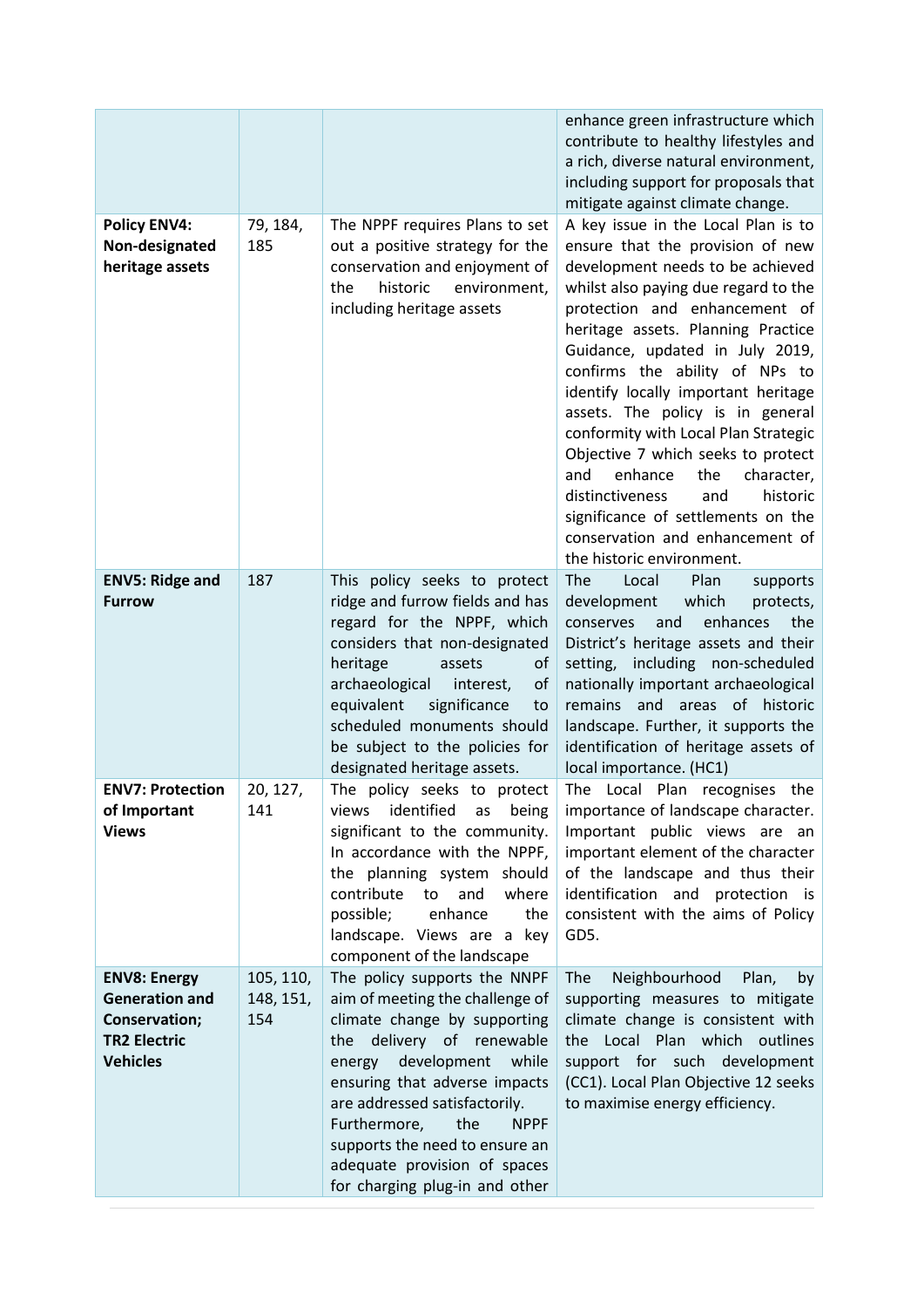| <b>CF1: Retention of</b><br>Community<br><b>Buildings</b><br>Facilities,<br><b>Amenities and</b><br><b>Assets</b>                                                                                                                     | 20, 28,<br>83, 92,<br>182, | ultra-low emission vehicles and<br>applications<br>that<br>for<br>development are designed to<br>enable charging of plug-in and<br>ultra-low<br>other<br>emission<br>vehicles in safe, accessible and<br>convenient locations.<br>This policy seeks to protect key<br>community facilities. This has<br>regard for the NPPF principle of<br>healthy<br>promoting<br>communities through amongst<br>other<br>planning<br>things,<br>for<br>community<br>positively<br>facilities and guarding against<br>their unnecessary loss. | Policy CF1 concurs with the principle<br>aims of HC2 which is to retain and<br>enhance community facilities.                                                                                             |
|---------------------------------------------------------------------------------------------------------------------------------------------------------------------------------------------------------------------------------------|----------------------------|---------------------------------------------------------------------------------------------------------------------------------------------------------------------------------------------------------------------------------------------------------------------------------------------------------------------------------------------------------------------------------------------------------------------------------------------------------------------------------------------------------------------------------|----------------------------------------------------------------------------------------------------------------------------------------------------------------------------------------------------------|
| <b>CFA2: New or</b><br><b>Improved</b><br>Community<br><b>Facilities</b>                                                                                                                                                              | 70                         | In seeking new or improved<br>community facilities, the policy<br>supports the NPPF principle of<br>promoting<br>healthy<br>communities.                                                                                                                                                                                                                                                                                                                                                                                        | Local Plan policy HC2 also seeks to<br>promote new community facilities<br>close to the communities they<br>serve.                                                                                       |
| <b>T1: Traffic</b><br>management                                                                                                                                                                                                      | Section 9                  | This policy seeks to manage<br>potential traffic issues arising<br>from development and has<br>for<br>'promoting<br>regard<br>sustainable<br>transport'<br>and<br>supporting<br>reductions<br>in<br>greenhouse gas emissions.                                                                                                                                                                                                                                                                                                   | Policy T1 is in general conformity<br>with IN2 which seeks to reduce the<br>negative impact of the transport<br>system on the environment and<br>individuals.                                            |
| <b>BE1: Support for</b><br><b>Existing</b><br>employment<br>opportunities;<br><b>BE2: Support for</b><br><b>New Employment</b><br><b>Opportunities;</b><br><b>BE3; Home</b><br><b>Working; BE4:</b><br>Farm<br><b>Diversification</b> | 20, 72,<br>104, 121        | The policy supports existing<br>employment and the provision<br>of<br>employment<br>new<br>opportunities through small<br>scale employment premises.<br>Promoting<br>access<br>to<br>employment is a key element in<br>the pursuance of sustainable<br>development as outlined in the<br>NPPF. The policy aims to<br>support a prosperous rural<br>economy, to grow and where<br>possible, diversify the local<br>economy.                                                                                                      | <b>These</b><br>policies<br>in<br>general<br>are<br>conformity with the Local Plan<br>which supports employment which<br>diversifies the rural economy or<br>enables the expansion of business.<br>(BE1) |
| <b>BE4: Broadband</b><br>and Mobile<br><b>Phone Provision</b>                                                                                                                                                                         | Section<br>10              | <b>NPPF</b><br>The<br>recognises<br>the<br>importance<br>οf<br>telecommunications<br>for<br>economic growth and social<br>well-being.                                                                                                                                                                                                                                                                                                                                                                                           | Policy IN3 on electronic connectivity<br>telecommunications<br>promotes<br>development.                                                                                                                  |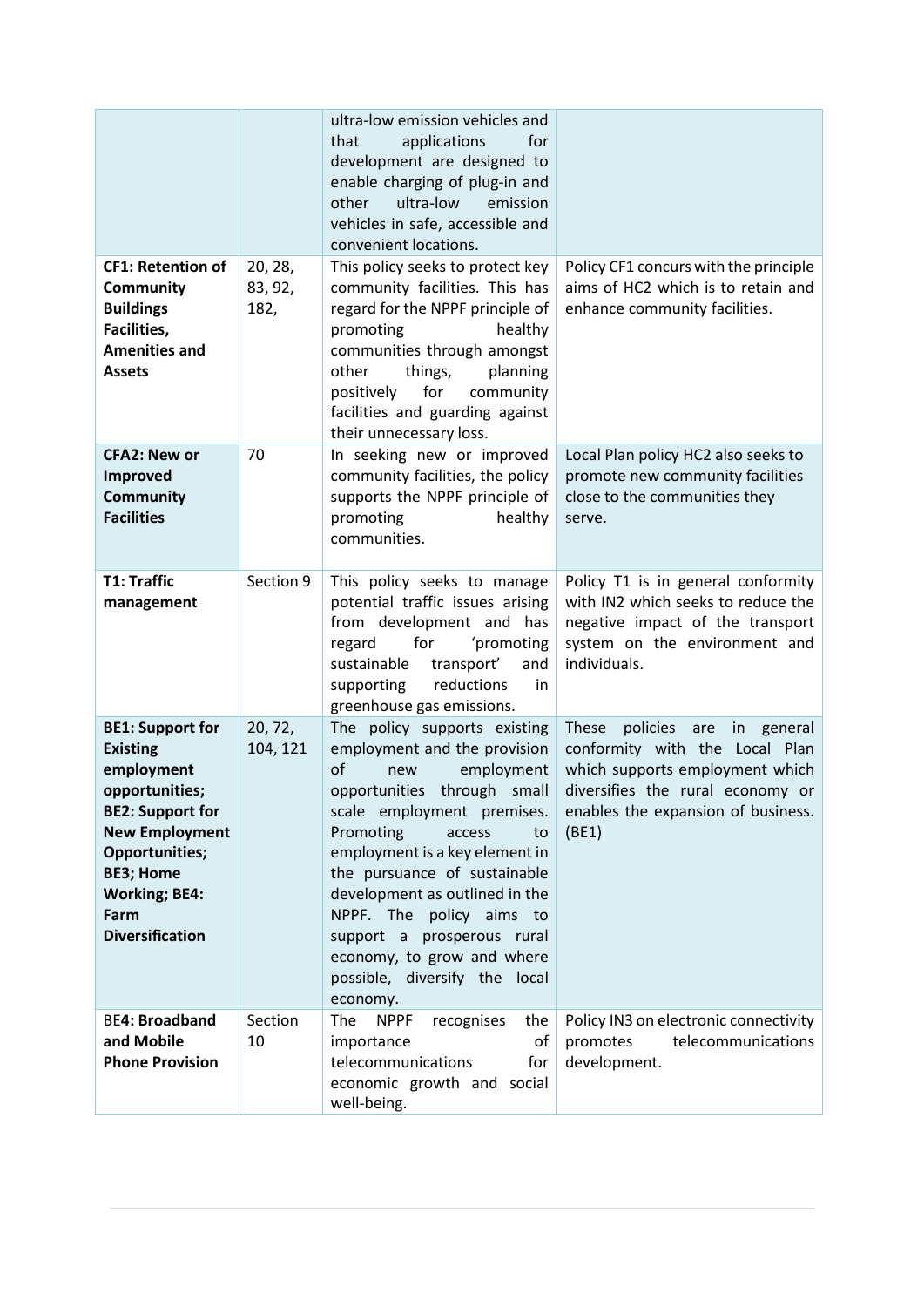#### **4.5 EU obligations**

#### **Strategic Environmental Assessment (SEA)**

In some limited circumstances, where a neighbourhood plan could have significant environmental effects, it may require a Strategic Environmental Assessment under the relevant EU Directive. DCLG planning guidance suggests that, whether a neighbourhood plan requires a strategic environmental assessment and (if so) the level of detail needed, will depend on what is proposed in the draft neighbourhood plan. A strategic environmental assessment may be required, for example, where:

- a neighbourhood plan allocates sites for development;
- the neighbourhood area contains sensitive natural or heritage assets that may be affected by the proposals in the plan;
- the neighbourhood plan may have significant environmental effects that have not already been considered and dealt with through a sustainability appraisal of the Local Plan.

In the case of the Misterton with Walcote Neighbourhood Plan:

- it does not have significant environmental effects as defined by the criteria set out in Schedule 1 to the Environmental Assessment of Plans and Programs Regulations 2004.
- it does not contain significant proposals beyond those which have already been the subject of a SEA within the Sustainability Appraisal carried out for Harborough District Council's Local Plan.

A Screening opinion was issued by Harborough District Council with regards to the Strategic Environmental Assessment. This determined that a full SEA was not required. The consultation bodies were asked to comment and no concerns were raised.